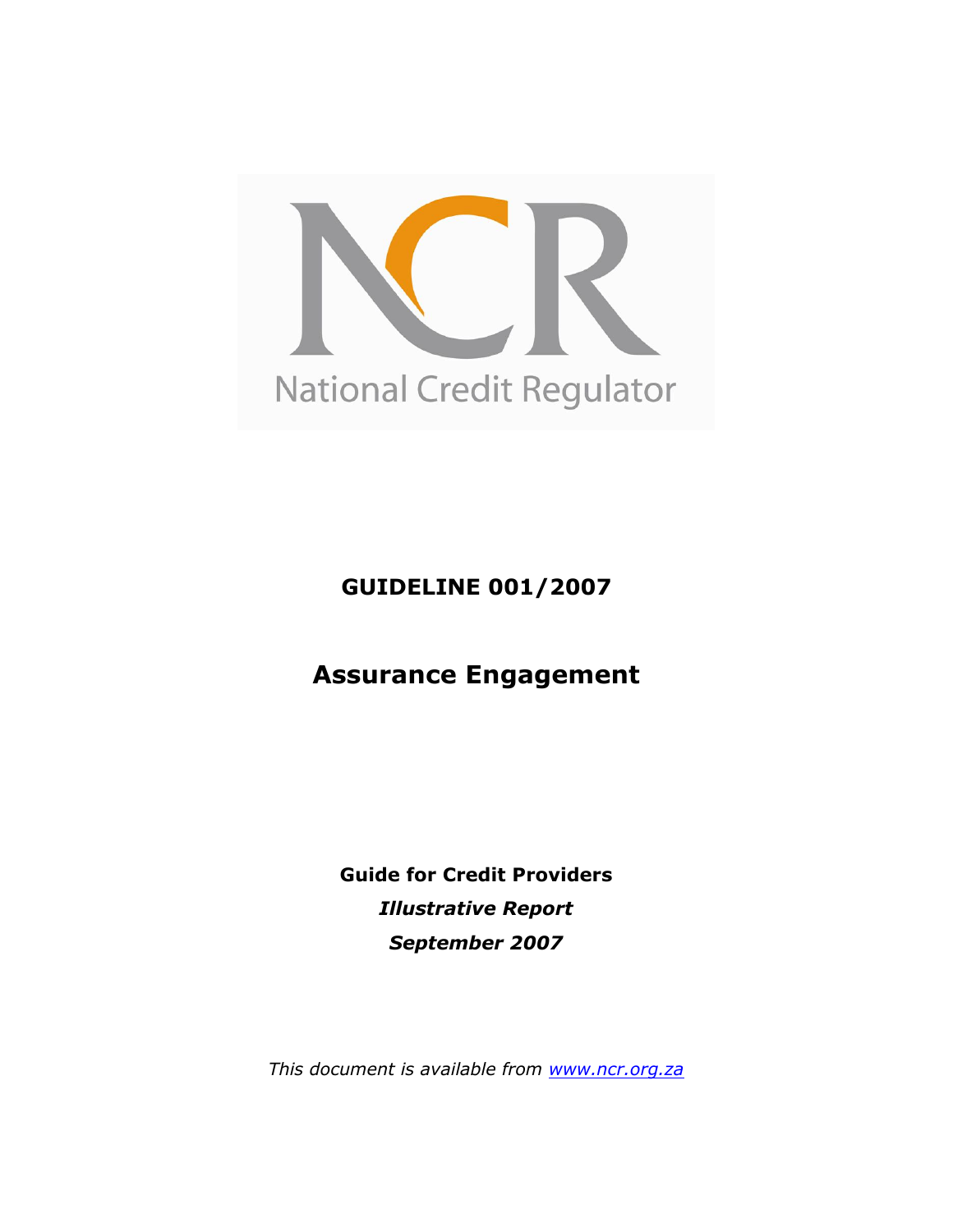### **APPENDIX A: ILLUSTRATIVE REPORT**

*The Board of directors <Credit Provider> <Insert Address> And: The National Credit Regulator C/o The Registration Division 127 – 15th Road Randjespark Midrand 1685*

*Dear Sirs*

## **REPORT OF THE INDEPENDENT AUDITORS OF [***NAME OF CREDIT PROVIDER***] TO THE BOARD OF DIRECTORS AND THE NATIONAL CREDIT REGULATOR ("THE NCR") IN COMPLIANCE WITH REGULATION 68 OF THE REGULATIONS TO THE NATIONAL CREDIT ACT, 2006, ("THE REGULATIONS")**

#### *Introduction*

We have completed our audit of the annual financial statements of <*insert Name of Credit Provider*> ("the credit provider") for the <*year/period*> ended <*insert year/period end date*>, on which we expressed an <*unmodified/modified*> audit opinion on <insert date>. Our audit was performed in accordance with International Standards on Auditing.

Our audit included a consideration of laws and regulations that may materially affect the annual financial statements of the credit provider, including non-compliance with provisions of the National Credit Act (the "Act") and the Regulations.